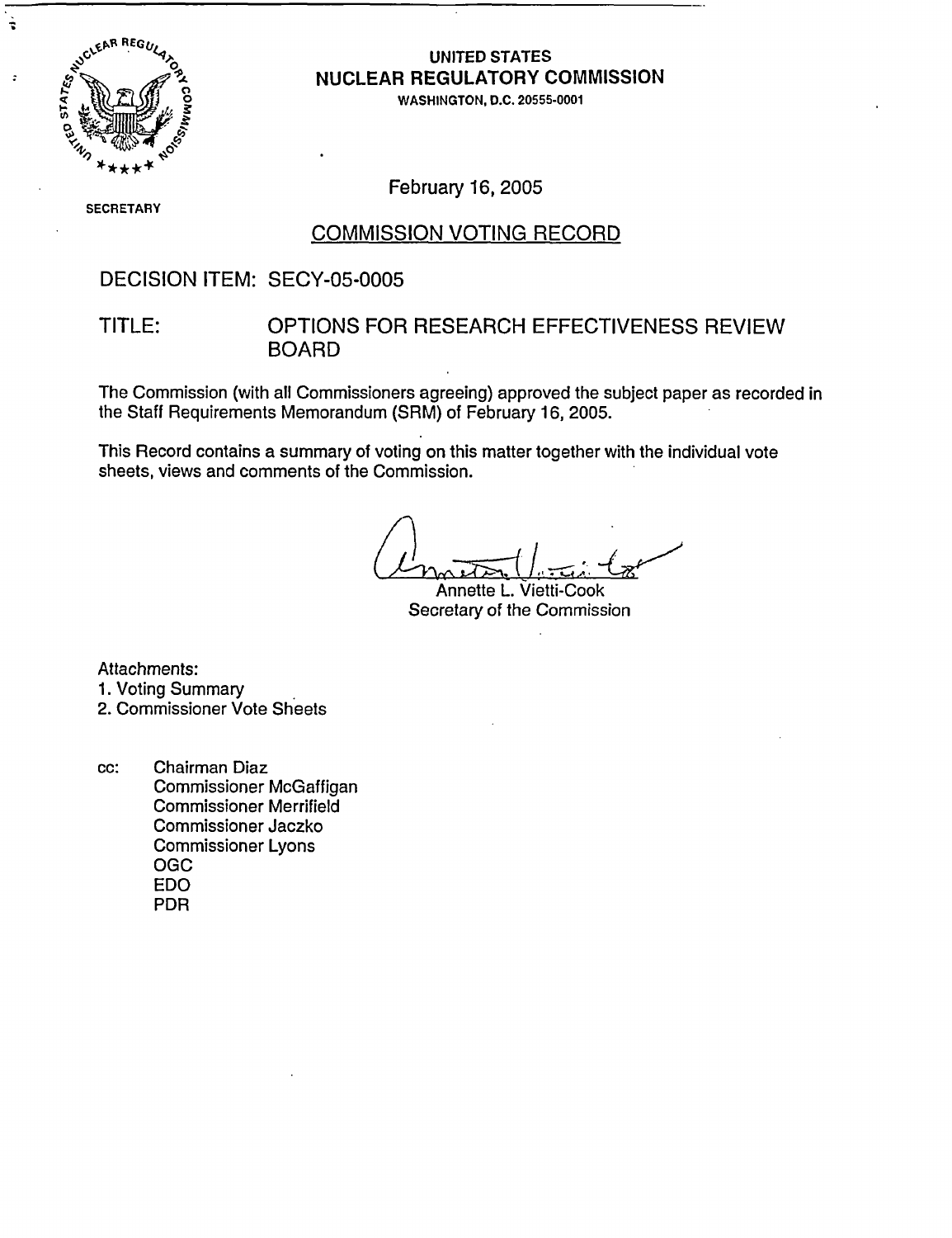### VOTING SUMMARY - SECY-05-0005

 $\ddot{\bullet}$ 

 $\ddot{\cdot}$ 

### RECORDED VOTES

|                         | <b>NOT</b>                               |              |             |
|-------------------------|------------------------------------------|--------------|-------------|
|                         | APRVD DISAPRVD ABSTAIN PARTICIP COMMENTS |              | <b>DATE</b> |
| CHRM. DIAZ              | X                                        | X.           | 1/26/05     |
| COMR. McGAFFIGAN X      |                                          | $\mathsf{X}$ | 2/10/05     |
| <b>COMR. MERRIFIELD</b> | X                                        | X            | 1/25/05     |
| COMR. JACZKO            | X                                        | X            | 2/9/05      |
| <b>COMR. LYONS</b>      | Χ                                        | X            | 2/3/05      |

### COMMENT RESOLUTION

In their vote sheets, all Commissioners approved the staff's recommendation and some provided additional comments. Subsequently, the comments of the Commission were incorporated into the guidance to staff as reflected in the SRM issued on February 16, 2005.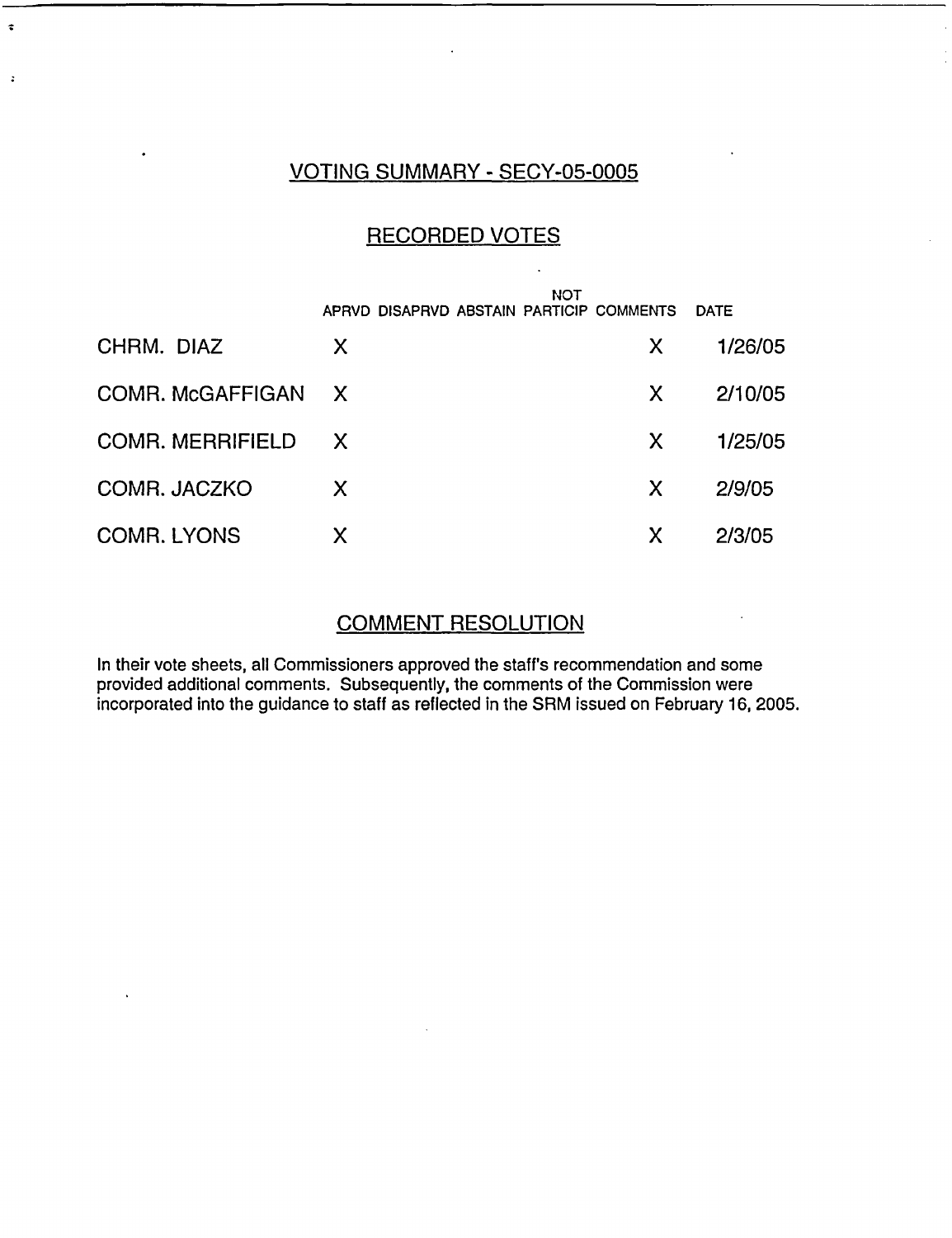### RESPONSE SHEET

Annette Vietti-Cook, Secretary TO:

CHAIRMAN DIAZ FROM:

SUBJECT: **SECY-05-0005 - OPTIONS FOR RESEARCH EFFECTIVENESS REVIEW BOARD**

**W/comments** Approved **xx** Not Participating sisapproved \_\_\_\_\_\_\_ Abstain \_\_\_\_\_  $\mathbf{r}$ 

### COMMENTS:

 $\ddot{\phantom{a}}$ 

I approve the staff recommendation to discontinue the Research Effectiveness Review Board (RERB) on the basis that the RERB functions are effectively accomplished by established management activities.

SIGNATURE  $\mathsf{DATE}$ 

Entered on "STARS" Yes **I** No \_\_\_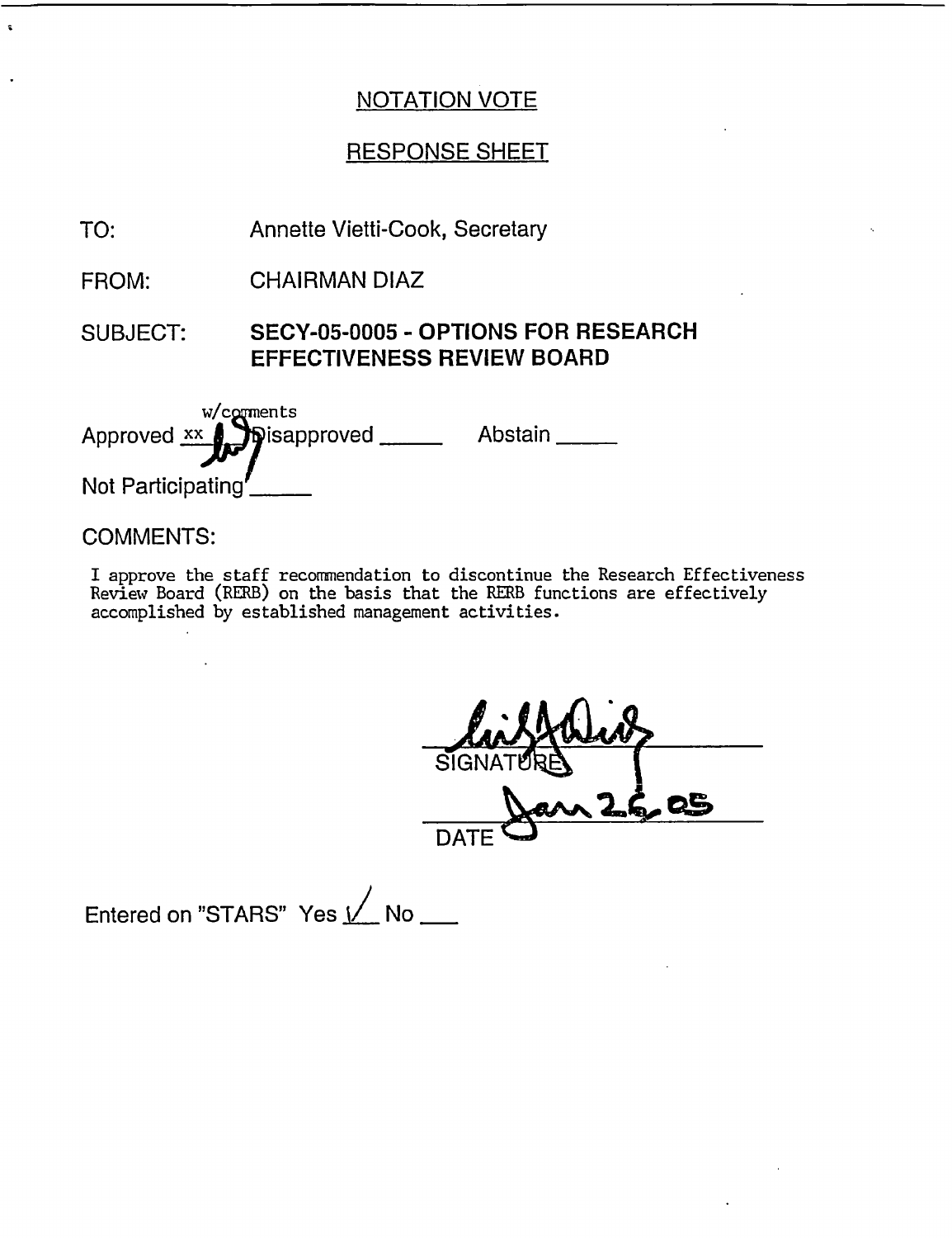## RESPONSE SHEET

| TO:                                                                                                                                                                                                                                                                                                                                                                                                               | Annette Vietti-Cook, Secretary                                                  |         |  |
|-------------------------------------------------------------------------------------------------------------------------------------------------------------------------------------------------------------------------------------------------------------------------------------------------------------------------------------------------------------------------------------------------------------------|---------------------------------------------------------------------------------|---------|--|
| FROM:                                                                                                                                                                                                                                                                                                                                                                                                             | <b>COMMISSIONER MCGAFFIGAN</b>                                                  |         |  |
| SUBJECT:                                                                                                                                                                                                                                                                                                                                                                                                          | <b>SECY-05-0005 - OPTIONS FOR RESEARCH</b><br><b>EFFECTIVENESS REVIEW BOARD</b> |         |  |
|                                                                                                                                                                                                                                                                                                                                                                                                                   | w/comment<br>Approved <u>X</u> Disapproved                                      | Abstain |  |
| Not Participating $\frac{1}{\sqrt{1-\frac{1}{\sqrt{1-\frac{1}{\sqrt{1-\frac{1}{\sqrt{1-\frac{1}{\sqrt{1-\frac{1}{\sqrt{1-\frac{1}{\sqrt{1-\frac{1}{\sqrt{1-\frac{1}{\sqrt{1-\frac{1}{\sqrt{1-\frac{1}{\sqrt{1-\frac{1}{\sqrt{1-\frac{1}{\sqrt{1-\frac{1}{\sqrt{1-\frac{1}{\sqrt{1-\frac{1}{\sqrt{1-\frac{1}{\sqrt{1-\frac{1}{\sqrt{1-\frac{1}{\sqrt{1-\frac{1}{\sqrt{1-\frac{1}{\sqrt{1-\frac{1}{\sqrt{1-\frac{1$ |                                                                                 |         |  |
| <b>COMMENTS:</b>                                                                                                                                                                                                                                                                                                                                                                                                  |                                                                                 |         |  |

**Please see attached comments.**

I- **/jx ,** wo - **SIGNATURE**  $1005$ *)*  $\mu$ - DATE

Entered on "STARS" Yes  $K$  No  $\_\_$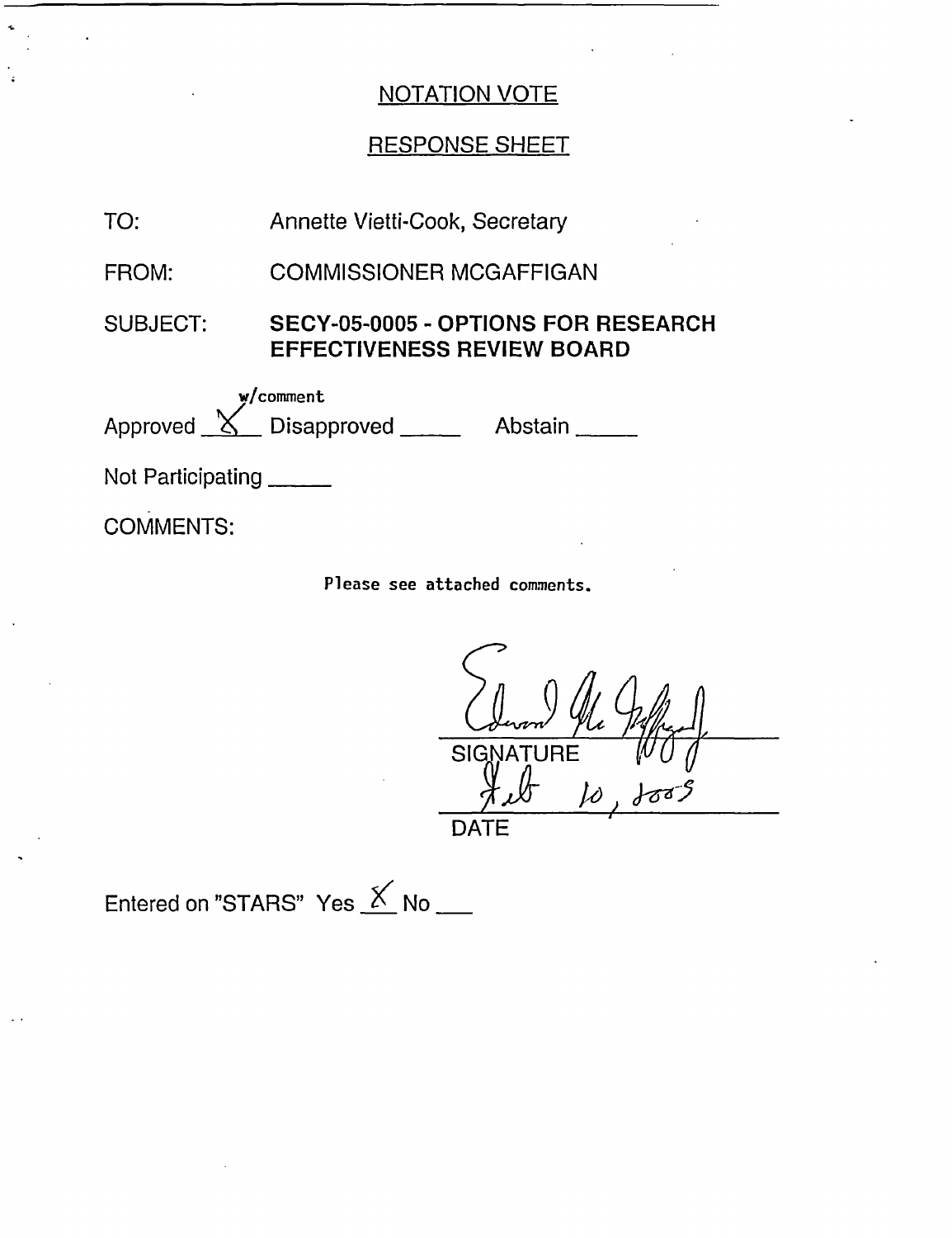#### **Commissioner McGaffigan's Comments on SECY-05-0005**

I approve the staff's recommendation to terminate the Research Effectiveness Review Board (RERB).

The RERB was created following the suggestion of the Commission in the SRM for COMSECY-96-066, "Research," and was part of the Agency's overall strategic plan. In that same SRM, the Commission directed several other actions, including a reassessment of core capabilities and the movement of rulemaking responsibilities from RES to the Program Offices. The role of the RERB was to provide oversight of the research program and the Commission noted that the "usefulness and advisability of its continuation should be examined by the Commission every three years."

I agree with the staff that the ACRS and the ACNW have been providing much of the independent review and oversight of research activities that the RERB had originally been created to provide. I also acknowledge the improvements in the involvement of the Program Offices identified by the staff. Therefore, I join with my fellow Commissioners in accepting the recommendation by the staff to terminate the RERB.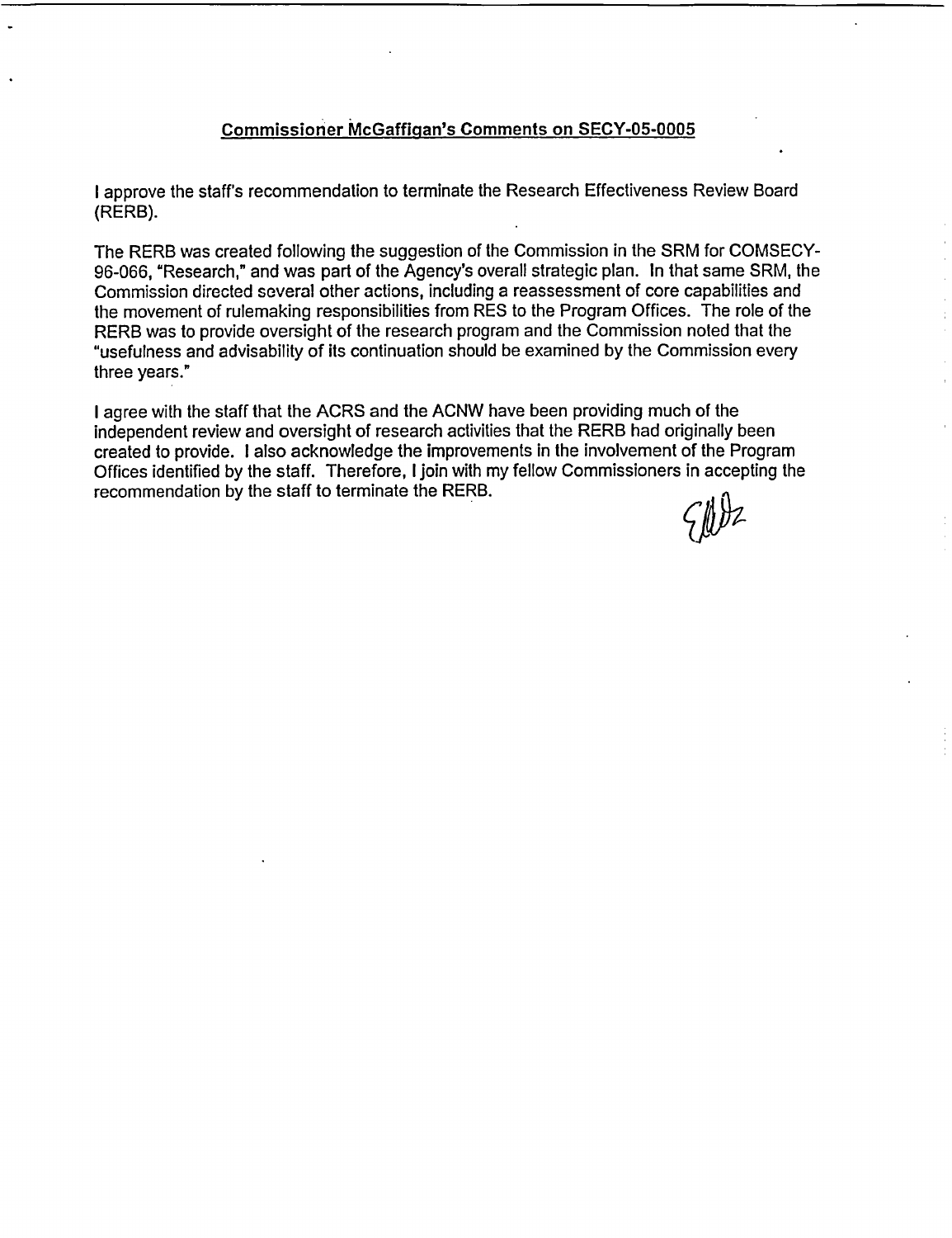## RESPONSE SHEET .

| TO:               | <b>Annette Vietti-Cook, Secretary</b>                                    |  |
|-------------------|--------------------------------------------------------------------------|--|
| FROM:             | <b>COMMISSIONER MERRIFIELD</b>                                           |  |
| <b>SUBJECT:</b>   | SECY-05-0005 - OPTIONS FOR RESEARCH<br><b>EFFECTIVENESS REVIEW BOARD</b> |  |
| Approved          | Disapproved ______<br>Abstain _____                                      |  |
| Not Participating |                                                                          |  |
| <b>COMMENTS:</b>  |                                                                          |  |
|                   | See attacht comments.                                                    |  |
|                   |                                                                          |  |
|                   |                                                                          |  |
|                   | <b>SIGA</b>                                                              |  |
|                   |                                                                          |  |

Entered on "STARS" Yes <a>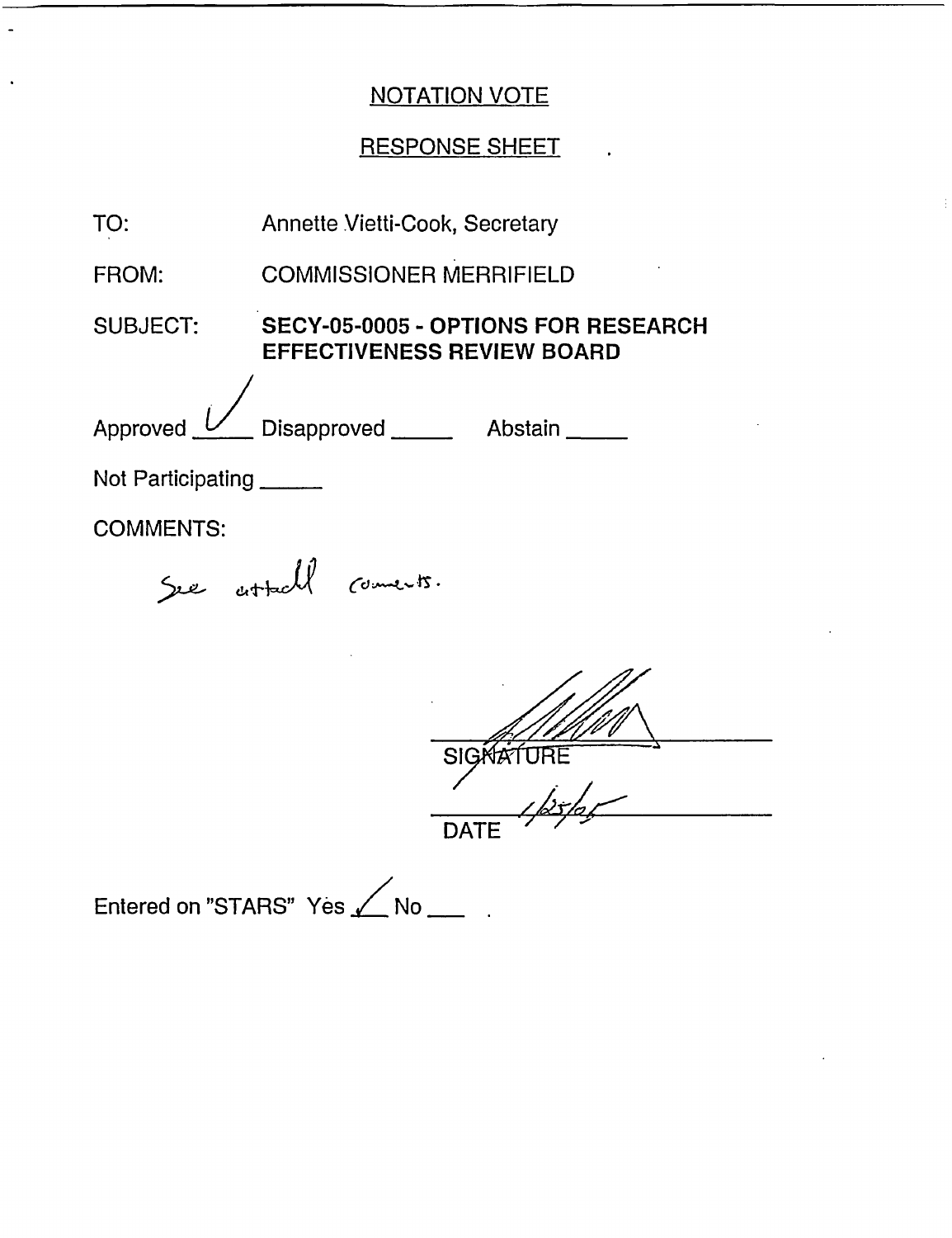#### **Commissioner Merrifield's Vote on SECY-05-0005 Options for Research Effectiveness Review Board**

I agree that communications between the Office of Nuclear Regulatory Research (RES) and the other program offices has improved, and that RES has improved the process for prioritizing specific research programs, since the Research Effectiveness Review Board was first implemented in 1997. 1 believe that the program reviews performed by the Advisory Committee on Reactor Safeguards and the Advisory Committee on Nuclear Waste, along with the enhanced interactions with the other program offices provide sufficient coordination of RES activities. Therefore, I approve Option 2 to terminate the Research Effectiveness Review Board, and I encourage the staff to continue to develop interdependent operating plans, periodic status reviews, and office level coordination meetings to further improve the effectiveness of RES projects.

 $\frac{1}{1}$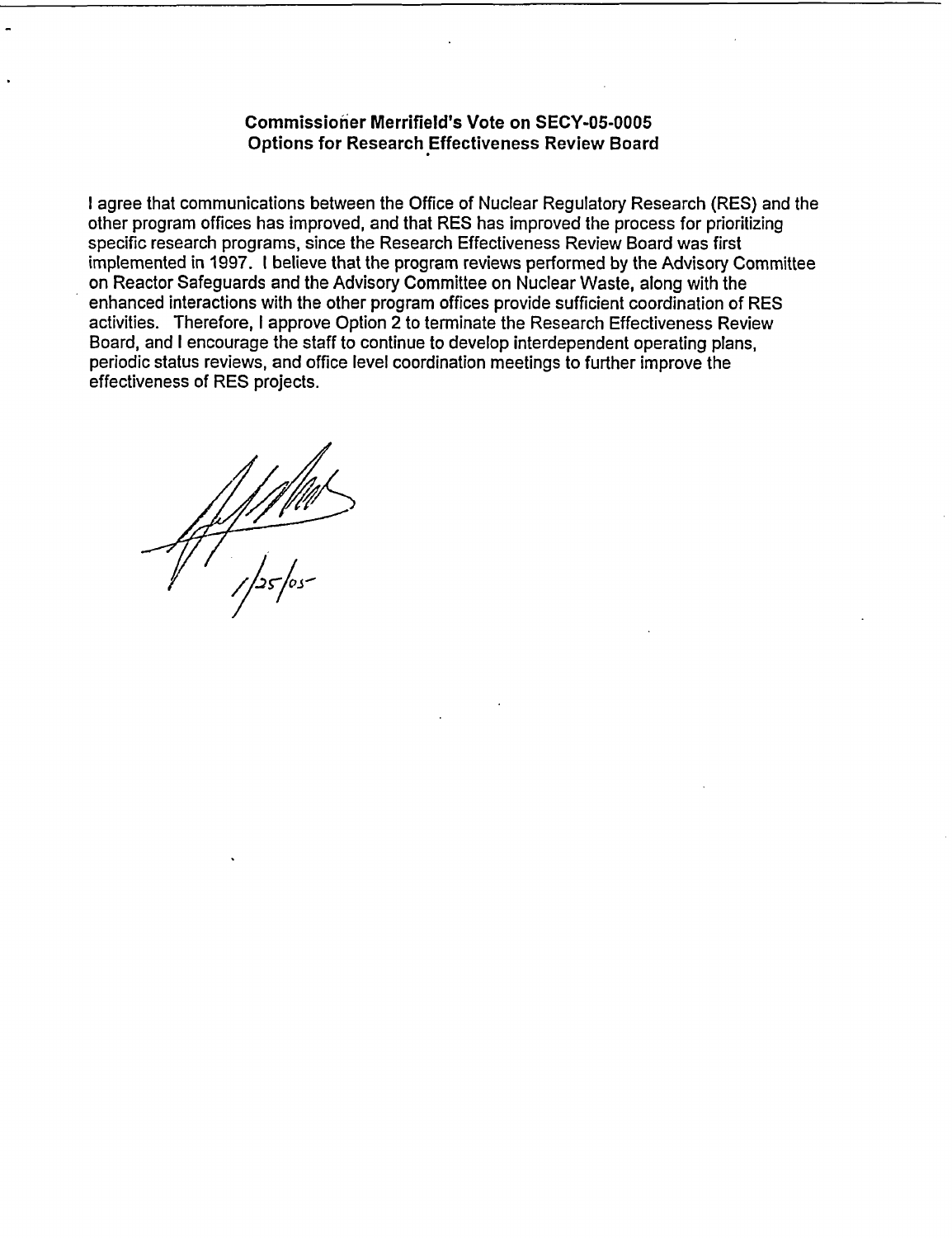## **RESPONSE SHEET**



Entered on "STARS" Yes X No \_\_